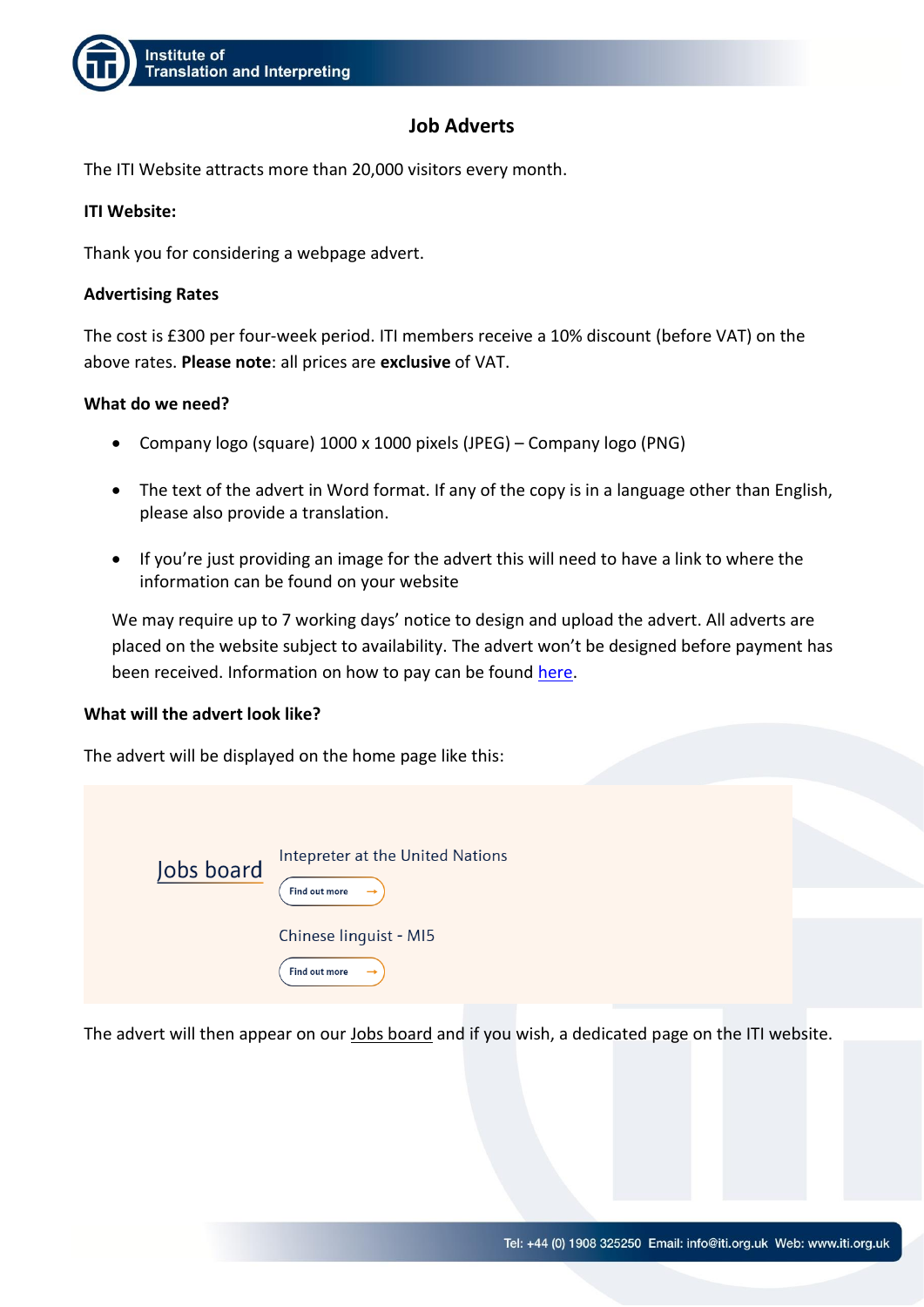

### **Jobs Board**



The Find out more button can either go straight through to your website.

or

We can create a page on the ITI website which will display your logo and full details of the job.



# **European Court of Human** Rights: English mother tongue translator

### Location: Strasbourg

Are you looking for new challenges? Do you enjoy translating legal documents? Do you know how to improve the form of a text without altering its content? Can you handle complex legal texts and make sure they are clear and understandable? If so, this vacancy could be a good opportunity for you.

#### Who we are

With over 2000 staff representing all its 47 member States, the Council of Europe is a multicultural organisation. We all strive towards protecting human rights, democracy and the rule of law and our three core values - professionalism, integrity and respect - guide the way we work.

The European Court of Human Rights oversees the implementation of the European Convention on Human Rights in the member States. See the Court's website for information about its activities.

A career in translation and interpreting

How to become a translator

How to become an interpreter

Universities and courses

**Jobs board** 

**European Court of Human** Rights: English mother tonque -